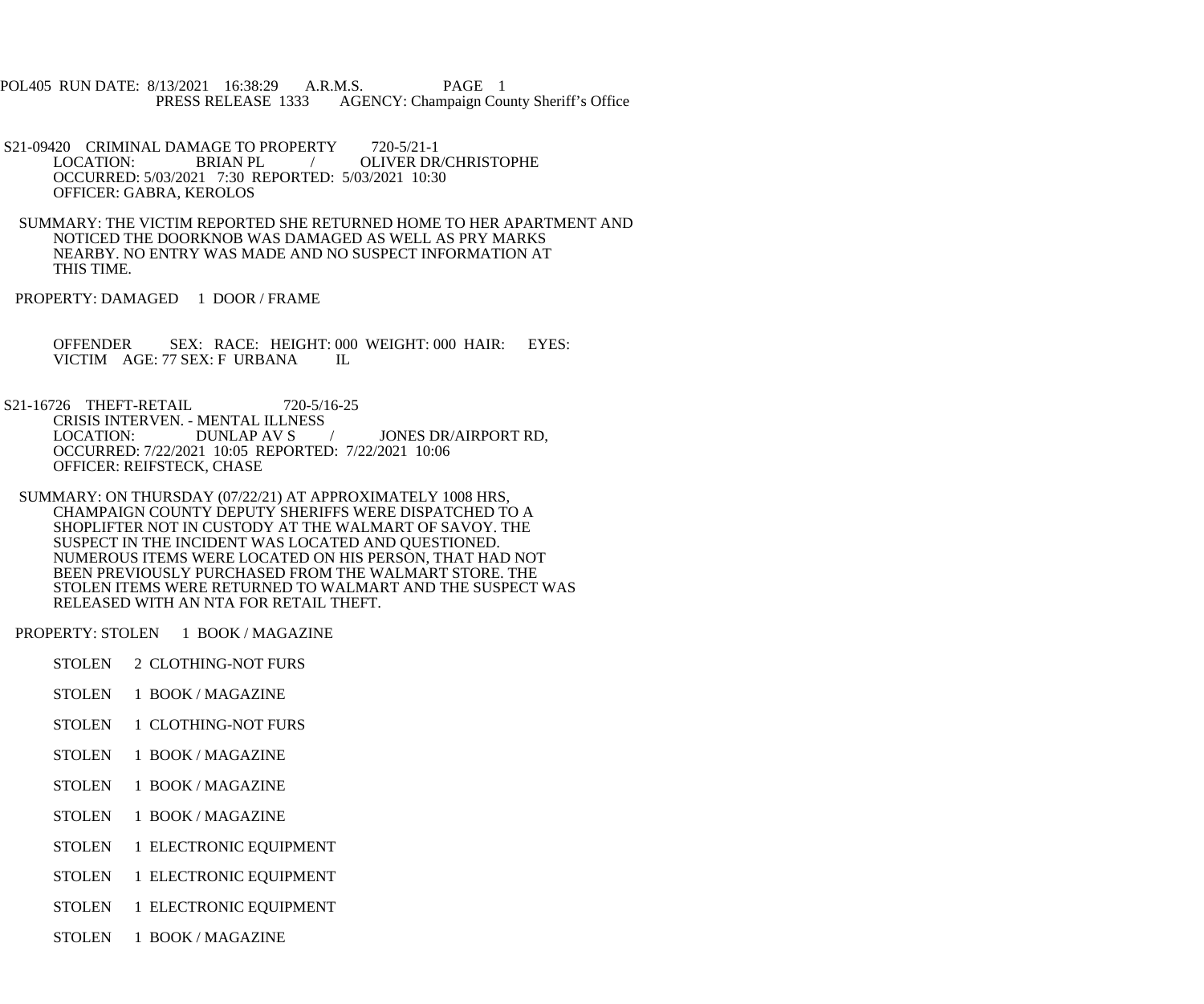POL405 RUN DATE: 8/13/2021 16:38:29 A.R.M.S. PAGE 2<br>PRESS RELEASE 1333 AGENCY: Champaign Cou AGENCY: Champaign County Sheriff's Office

 OFFENDER AGE: 26 SEX: M VICTIM AGE: 26 SEX: M CHAMPAIGN IL<br>VICTIM WALMART SAVOY VICTIM WALMART SAVOY IL OFFENDER AGE: 00 SEX: U RACE: U HEIGHT: 000 WEIGHT: 000 HAIR: EYES:

ARRESTS: HARRIS DOMINIQUE L AGE: 26 SEX: M HOMELESS CHAMPAIGN IL CHARGE: THEFT-RETAIL 720-5/16-25 THEFT-RETAIL CHARGE: THEFT-RETAIL 720-5/16-25 THEFT-RETAIL AT: 100 S VILLAGE PARKWAY BY: REIFSTECK, CHASE

 S21-17352 BATTERY 720-5/12-3 WARRANT-IN STATE<br>LOCATION: CAMPBELL DR / No Cross Streets Fou OCCURRED: 7/28/2021 23:01 REPORTED: 7/28/2021 23:01 OFFICER: LIVINGSTON, ANDREW

 SUMMARY: ON 7/28/2021, CHAMPAIGN COUNTY SHERIFF DEPUTIES AND CHAMPAIGN POLICE DEPARTMENT WERE DISPATCHED TO 2700 BLOCK OF CAMPBELL DR FOR A REPORT OF A ROBBERY. CHAMPAIGN POLICE OFFICERS LOCATED THE SUSPECT ON FOOT. DEPUTIES OBTAINED A STATEMENT FROM THE VICTIM. THE OFFENDER WAS LATER ARRESTED FOR BATTERY AND AN IN STATE WARRANT. THE OFFENDER WAS TRANSPORTED THE SATELLITE JAIL.

 PEOPLE: VICTIM SOCIETY-WARRANTS/RECOVERED PROPERTY VICTIM AGE: 70 SEX: M CHAMPAIGN IL

ARRESTS: BUTLER JAMES EDWARD AGE: 57 SEX: M 410 E KERR URBANA IL<br>CHARGE: BATTERY 720-5/12-3 BATTERY **CHARGE: BATTERY** AT: CAMPBELL DR/QUEENS WAY BY: LIVINGSTON, ANDREW<br>BUTLER JAMES EDWARD AGE: 57 SEX: M 410 E BUTLER JAMES EDWARD AGE: 57 SEX: M 410 E KERR URBANA IL CHARGE: WARRANT-IN STATE WARRANT WARRANT-IN STATE AT: CAMPBELL DR/QUEENS WAY BY: LIVINGSTON, ANDREW

S21-17446 BATTERY-AGG DOMESTIC 720-5/12-3.3<br>LOCATION: MAIN ST E / SHARR S HARRISON ST, N HAR OCCURRED: 7/29/2021 16:00 REPORTED: 7/29/2021 22:01 OFFICER: CARLSON,CHRISTOPHER T

 SUMMARY: ON 07/29/2021 AT APPROXIMATELY 2201 HOURS CHAMPAIGN COUNTY SHERIFF DEPUTIES WERE DISPATCHED TO THE 100 BLOCK OF E. MAIN ST. IN SIDNEY, IL FOR A REPORTED DOMESTIC BATTERY INCIDENT. AFTER INVESTIGATING, DEPUTIES LEARNED THAT A DOMESTIC BATTERY OCCURRED. THE OFFENDER WAS PLACED UNDER ARREST AND TRANSPORTED TO THE CHAMPAIGN COUNTY SATELLITE JAIL WITHOUT INCIDENT.

PEOPLE: VICTIM AGE: 18 SEX: M SIDNEY IL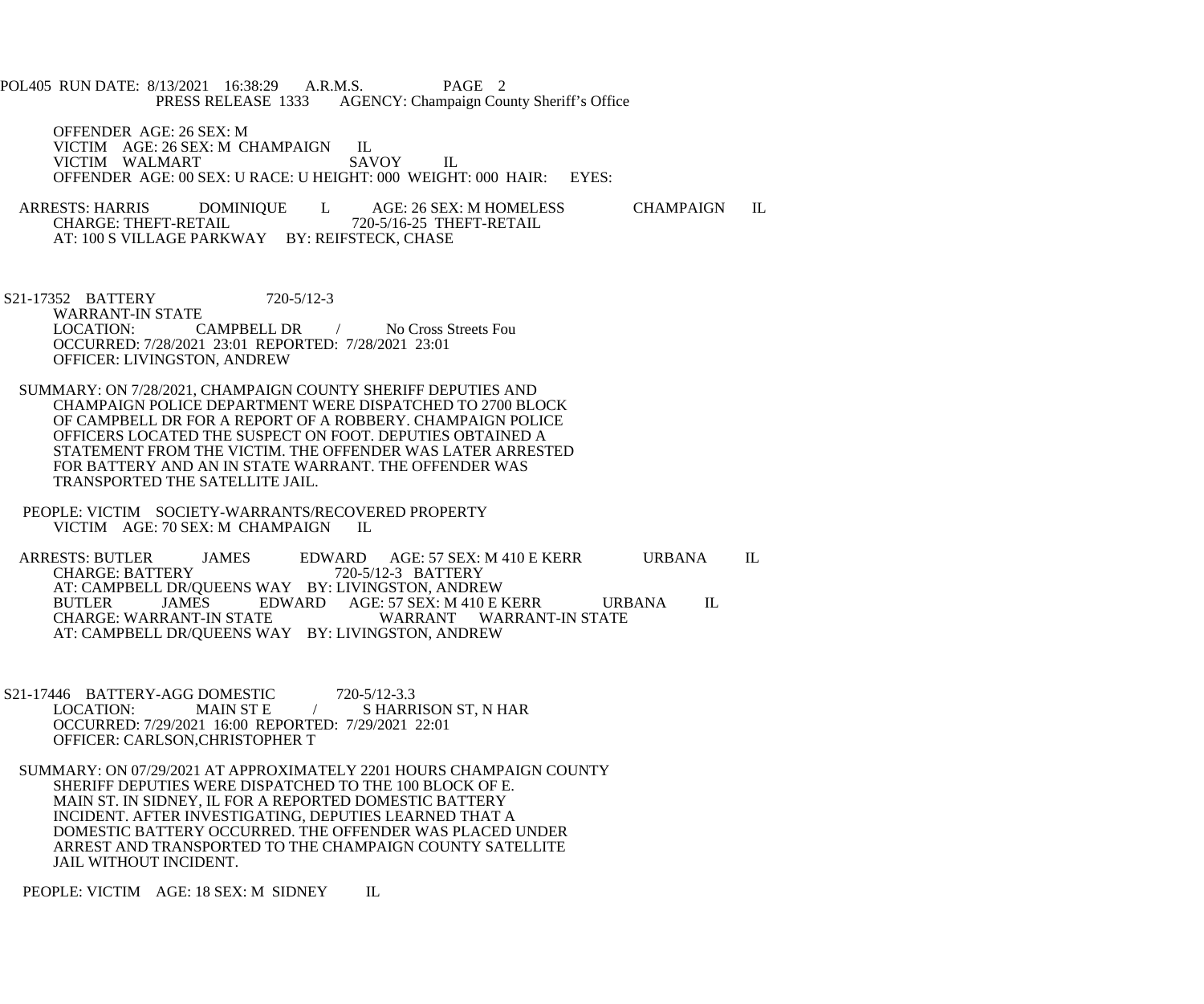POL405 RUN DATE: 8/13/2021 16:38:29 A.R.M.S. PAGE 3<br>PRESS RELEASE 1333 AGENCY: Champaign Cou AGENCY: Champaign County Sheriff's Office

ARRESTS: MEADE WILLIAM E AGE: 43 SEX: M 112 E MAIN ST SIDNEY IL CHARGE: BATTERY-AGG DOMESTIC 720-5/12-3.3 BATTERY-AGG DOMESTIC CHARGE: BATTERY-AGG DOMESTIC 720-5/12-3.3 BATTERY-AGG DOMESTIC<br>AT: ELM ST/MAIN ST BY: CARLSON.CHRISTOPHER T BY: CARLSON, CHRISTOPHER T

S21-17640 WARRANT-IN STATE

BLOOMINGTON RD / @ LOUISIANA AV OCCURRED: 8/01/2021 3:04 REPORTED: 8/01/2021 3:04 OFFICER: WILLMORE, JUSTIN

- SUMMARY: ON AUGUST 1, 2021, CHAMPAIGN COUNTY SHERIFF'S DEPUTIES WERE ON ROUTINE PATROL AND OBSERVED A VEHICLE COMMIT A AN IVC VIOLATION. DEPUTIES CONDUCTED A TRAFFIC STOP ON THE VEHICLE IN THE CITY OF CHAMPAIGN. DURING THE COURSE OF THE TRAFFIC STOP DEPUTIES LEARNED THAT AN OCCUPANT OF THE VEHICLE HAD AN ACTIVE WARRANT FOR THEIR ARREST. DEPUTIES PLACED HE SUSPECT UNDER ARREST AND TRANSPORTED THEM TO THE JAIL FOR PROCESSING.
- PEOPLE: VICTIM SOCIETY-WARRANTS/RECOVERED PROPERTY

ARRESTS: BEALS JOHNNY AGE: 48 SEX: M 1507 HEDGE RD CHAMPAIGN IL CHARGE: WARRANT WARRANT WARRANT-IN STATE WARRANT WARRANT-IN STATE AT: BLOOMINGTON RD/LOUISIANA BY: WILLMORE, JUSTIN

S21-17694 WARRANT-IN STATE<br>LOCATION: SOUT

SOUTH FORTY DR / UNKNOWN/1850N OCCURRED: 8/01/2021 20:30 REPORTED: 8/01/2021 22:39 OFFICER: CUMMINGS, MATTHEW

 SUMMARY: ON 8/1/2021 AT APPROXIMATELY 2253 HOURS, CHAMPAIGN COUNTY SHERIFF DEPUTIES RESPONDED TO URBANA TOWNSHIP FOR A REPORT OF A MISSING ADULT. THE ADULT WAS LATER LOCATED IN GOOD HEALTH. THE REPORTING PARTY WAS ARRESTED ON A PRE-EXISTING CHAMPAIGN COUNTY WARRANT FOR DOMESTIC BATTERY. THE SUBJECT WAS TRANSPORTED TO THE SATELLITE JAIL IN URBANA WITHOUT INCIDENT.

PEOPLE: VICTIM SOCIETY-WARRANTS/RECOVERED PROPERTY

ARRESTS: JACKSON MARCUS DION AGE: 43 SEX: M 1870 S FORTY ST URBANA IL CHARGE: WARRANT-IN STATE WARRANT WARRANT-IN STATE AT: SOUTH FORTY DR/1850 N BY: CUMMINGS, MATTHEW

S21-17759 METHAMPHETAMINE-POSSESSION 720-646/60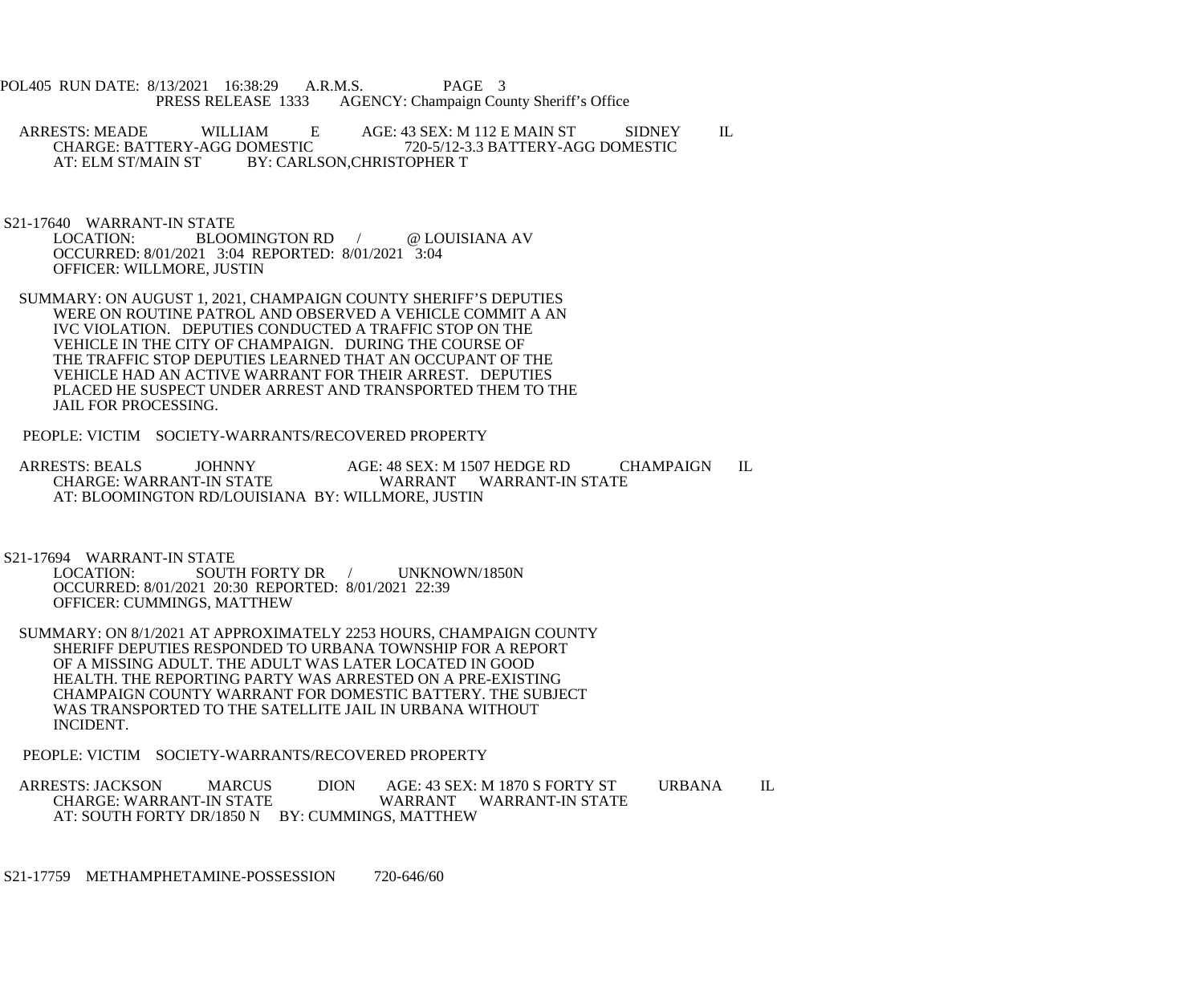POL405 RUN DATE: 8/13/2021 16:38:29 A.R.M.S. PAGE 4<br>PRESS RELEASE 1333 AGENCY: Champaign Cou AGENCY: Champaign County Sheriff's Office DRIVING UNDER REVOKED LICENSE 625-5/6-303 HYPODERMIC NEEDLE/SYRINGE-POSS/SALE 720-635/1,2 CONTROLLED SUBSTANCE-LOOK-ALIKE 720-570/404 CANINE SEARCH VEHICLE EXPIRED REGISTRATION 625-5/3-413F<br>LOCATION: CUNNINGHAM AV LOCATION: CUNNINGHAM AV / N KENYON RD, S FRONT OCCURRED: 8/02/2021 16:23 REPORTED: 8/02/2021 16:23 OFFICER: CHRISTENSEN, CORY

 SUMMARY: TRAFFIC STOP INITIATED PURSUANT TO AN IVC VIOLATION IN URBANA IL. IT WAS DISCOVERED THAT THE DRIVER HAD A REVOKED IL DL. CCSO STATE CERTIFIED NARCOTIC DETECTION CANINE ALERTED TO THE PRESENCE OF NARCOTICS DURING AN OPEN AIR EXTERIOR SCREEN OF THE STOPPED VEHICLE. DURING A PROBABLE CAUSE SEARCH OF THE VEHICLE, SUSPECTED METHAMPHETAMINE, SUSPECTED ECSTASY AND DRUG EQUIPMENT WERE RECOVERED. THE DRIVER WAS ISSUED THREE STATE NTA'S AND A CITATION.

 PEOPLE: VICTIM SOCIETY OFFENDER AGE: 36 SEX: F

ARRESTS: RHODES JESSICA L AGE: 36 SEX: F 701 W COLUMBIA DANVILLE IL<br>CHARGE: METHAMPHETAMINE-POSSESSION 720-646/60 METHAMPHETAMINE-POSSESSIO CHARGE: METHAMPHETAMINE-POSSESSION<br>AT: 1809 CUNNINGHAM BY: CHRISTENS INGHAM BY: CHRISTENSEN, CORY<br>JESSICA L AGE: 36 SEX: F 701 RHODES JESSICA L AGE: 36 SEX: F 701 W COLUMBIA DANVILLE IL CHARGE: DRIVING UNDER REVOKED LICENSE 625-5/6-303 DRIVING UNDER REVOKED LIC CHARGE: DRIVING UNDER REVOKED LICENSE<br>AT: 1809 CUNNINGHAM BY: CHRISTENSEN NGHAM BY: CHRISTENSEN, CORY<br>JESSICA L AGE: 36 SEX: F 701 RHODES JESSICA L AGE: 36 SEX: F 701 W COLUMBIA DANVILLE IL CHARGE: HYPODERMIC NEEDLE/SYRINGE-POSS/SALE 720-635/1,2 HYPODERMIC NEEDLE/SYRINGE CHARGE: HYPODERMIC NEEDLE/SYRINGE-POSS/SALE<br>AT: 1809 CUNNINGHAM BY: CHRISTENSEN, CORY AT: 1809 CUNNINGHAM BY: CHRISTENSEN, CORY<br>RHODES JESSICA L AGE: 36 SEX: F 701 L AGE: 36 SEX: F 701 W COLUMBIA DANVILLE IL<br>STANCE-LOOK-ALIKE 720-570/404 CONTROLLED SUBSTANCE-LOOK CHARGE: CONTROLLED SUBSTANCE-LOOK-ALIKE<br>AT: 1809 CUNNINGHAM BY: CHRISTENSEN. CO BY: CHRISTENSEN, CORY

S21-17910 WARRANT-IN STATE<br>LOCATION: UNIVE UNIVERSITY AV W / LAKE ST/CENTRAL AV OCCURRED: 8/04/2021 0:06 REPORTED: 8/04/2021 0:06 OFFICER: CHRISTENSEN, CORY

 SUMMARY: A MALE WITH AN ACTIVE CHAMPAIGN COUNTY WARRANT WAS LOCATED AT A BUSINESS IN URBANA IL. THE MALE WAS ISSUED A STATE NTA AND RELEASED FROM THE SCENE.

PEOPLE: VICTIM SOCIETY-WARRANTS/RECOVERED PROPERTY

ARRESTS: AMOLE GARY B AGE: 54 SEX: M 1200 S VINE ST APT 25 URBANA IL CHARGE: WARRANT-IN STATE WARRANT WARRANT-IN STATE AT: 310 W UNIVERSITY AVE BY: CHRISTENSEN, CORY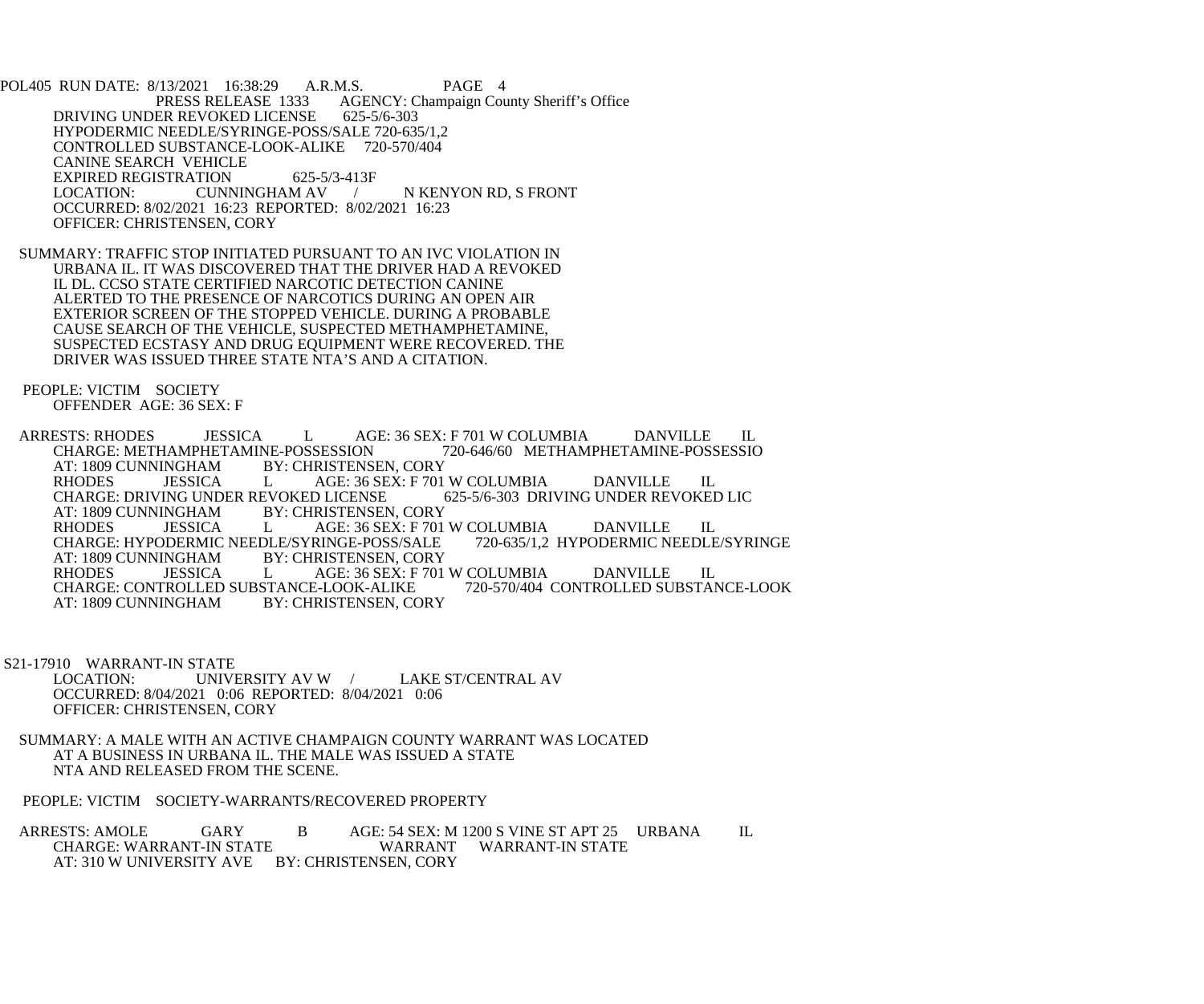POL405 RUN DATE: 8/13/2021 16:38:29 A.R.M.S. PAGE 5<br>PRESS RELEASE 1333 AGENCY: Champaign Cou AGENCY: Champaign County Sheriff's Office

 S21-18013 WARRANT-IN STATE LOCATION: 00 BLOCK OF MEYER ST W THOMASBORO OCCURRED: 8/04/2021 22:16 REPORTED: 8/04/2021 22:16 OFFICER: WILLMORE, JUSTIN

 SUMMARY: ON AUGUST 4, 2021, CHAMPAIGN COUNTY SHERIFF'S DEPUTIES WERE DISPATCHED TO THE 500 BLOCK OF WEST MEYER ST. IN THOMASBORO FOR A CHECK WELFARE. DEPUTIES MADE CONTACT WITH THE FEMALE AND DETERMINED THAT SHE WAS FINE AND DID NOT REQUIRE POLICE ASSISTANCE. UPON SPEAKING TO THE FEMALE IT WAS DETERMINED THAT SHE HAD AN ACTIVE CHAMPAIGN COUNTY WARRANT FOR HER ARREST. THE FEMALE SUSPECT WAS ISSUED A NOTICE TO APPEAR IN COURT.

PEOPLE: VICTIM SOCIETY-WARRANTS/RECOVERED PROPERTY

ARRESTS: BROEKER-SCHOONOVER CHEALSIE K AGE: 29 SEX: F 2004 MIDDLETOWN DR #104 MAHOMET IL<br>CHARGE: WARRANT-IN STATE WARRANT WARRANT-IN STATE CHARGE: WARRANT-IN STATE WARRANT WARRANT-IN STATE<br>AT: 503 W MEYER ST BY: WILLMORE. JUSTIN BY: WILLMORE, JUSTIN

 S21-18093 CONTROLLED SUBSTANCE-LOOK-ALIKE 720-570/404 POSS OF DRUG PARAPHERNALIA -ORD 720-600/3.5 ASSAULT 720-5/12-1<br>ASSAULT-AGGRAVATED 720-5/12-2 ASSAULT-AGGRAVATED 720-5/12-2<br>BATTERY-DOMESTIC 720-5/12-3.2 BATTERY-DOMESTIC 720-5<br>LOCATION: BETSY ROSS DR / COLUMBIA BL/HAMILTON OCCURRED: 8/05/2021 23:23 REPORTED: 8/05/2021 23:23 OFFICER: MAYO, NICHOLAS

 SUMMARY: ON 8-5-21, DEPUTIES RESPONDED TO A RESIDENCE IN URBANA TOWNSHIP FOR A REPORT OF A DOMESTIC BATTERY. ONCE ON SCENE DEPUTIES INTERVIEWED WITNESSES AND BOTH INVOLVED PARTIES AND SUBSEQUENTLY ARRESTED THE MALE HALF. WHILE SEARCHING THE MALE HALF INCIDENT TO ARREST, DEPUTIES DISCOVERED OTHER ILLEGAL CONTRABAND. THE MALE WAS TRANSPORTED TO THE SATELLITE JAIL WITHOUT INCIDENT.

PROPERTY: DRUGS-NARCOTIC EQUIPMENT

 PEOPLE: VICTIM SOCIETY VICTIM AGE: 45 SEX: F URBANA IL VICTIM AGE: 41 SEX: M

ARRESTS: FONDIA JONATHAN LEE AGE: 48 SEX: M 1404 BETSY ROSS URBANA IL<br>CHARGE: CONTROLLED SUBSTANCE-LOOK-ALIKE 720-570/404 CONTROLLED SUBSTANCE-LOOK CHARGE: CONTROLLED SUBSTANCE-LOOK-ALIKE<br>AT: 1404 BETSY ROSS DR BY: MAYO, NICHOLAS AT: 1404 BETSY ROSS DR BY: MARS PONDIA JONATHAN LEE AGE: 48 SEX: M 1404 BETSY ROSS URBANA IL<br>LIA -ORD 720-600/3.5 POSS OF DRUG PARAPHERNALI CHARGE: POSS OF DRUG PARAPHERNALIA -ORD AT: 1404 BETSY ROSS DR BY: MAYO, NICHOLAS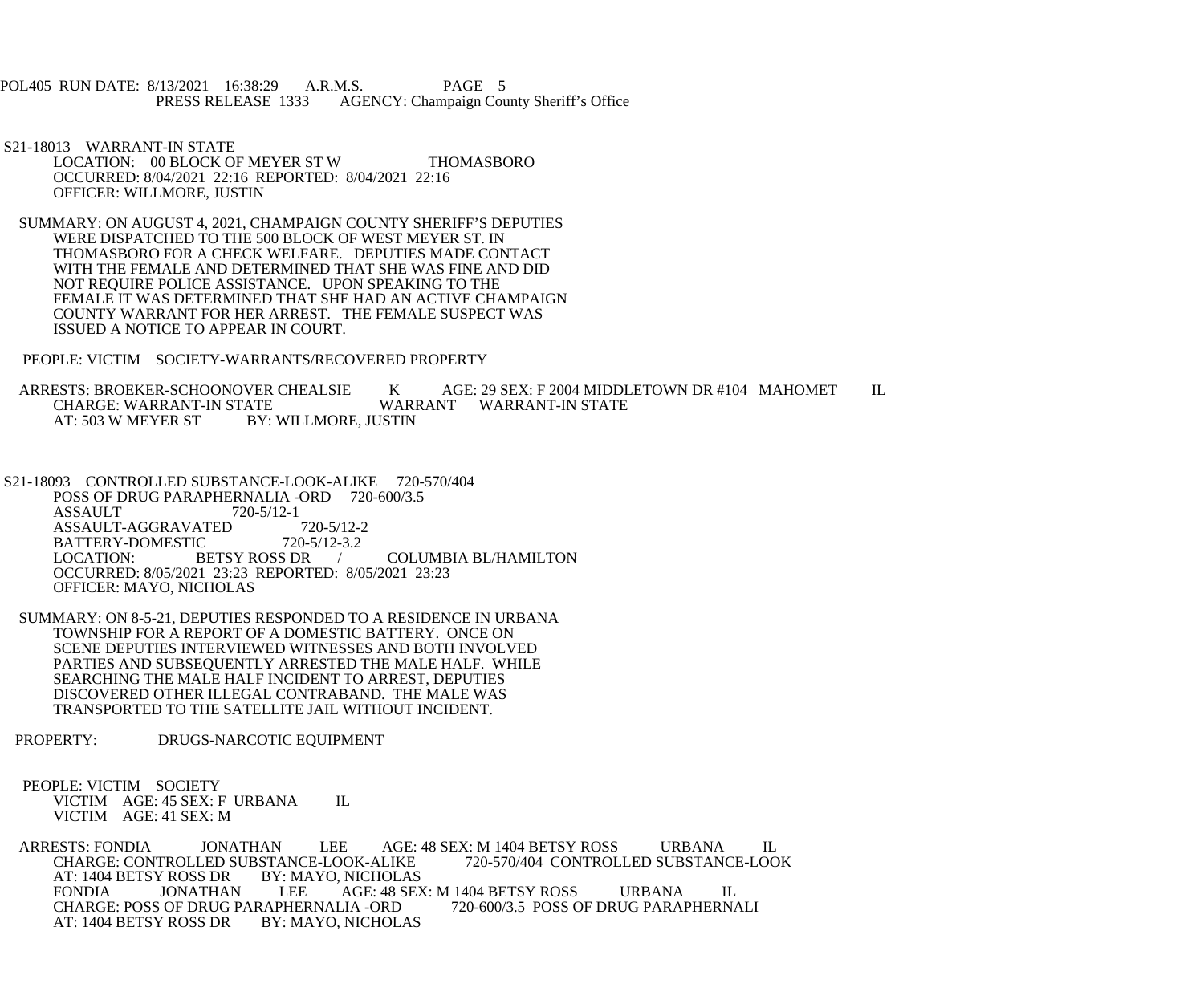POL405 RUN DATE: 8/13/2021 16:38:29 A.R.M.S. PAGE 6<br>PRESS RELEASE 1333 AGENCY: Champaign Cou 1333 AGENCY: Champaign County Sheriff's Office<br>LEE AGE: 48 SEX: M 1404 BETSY ROSS U FONDIA JONATHAN LEE AGE: 48 SEX: M 1404 BETSY ROSS URBANA IL<br>CHARGE: POSS OF DRUG PARAPHERNALIA -ORD 720-600/3.5 POSS OF DRUG PARAPHERNALI CHARGE: POSS OF DRUG PARAPHERNALIA -ORD<br>AT: 1404 BETSY ROSS DR BY: MAYO, NICHOLAS AT: 1404 BETSY ROSS DR BY: MARS BY: MARS BY: MARS BONDIA AGE: 48 SEX: M 1404 BETSY ROSS URBANA IL<br>720-5/12-1 ASSAULT CHARGE: ASSAULT 720-5/12-1 A<br>AT: 1404 BETSY ROSS DR BY: MAYO, NICHOLAS AT: 1404 BETSY ROSS DR BY: MARS PONDIA JONATHAN LEE FONDIA JONATHAN LEE AGE: 48 SEX: M 1404 BETSY ROSS URBANA IL CHARGE: ASSAULT-AGGRAVATED 720-5/12-2 ASSAULT-AGGRAVATED VATED 720-5/12-2 ASSAULT-AGGRAVATED<br>BY: MAYO. NICHOLAS AT: 1404 BETSY ROSS DR BY: MAYO, NICHOLAS FONDIA JONATHAN LEE AGE: 48 SEX: M 1404 BETSY ROSS URBANA IL CHARGE: BATTERY-DOMESTIC 720-5/12-3.2 BATTERY-DOMESTIC TC 720-5/12-3.2 BATTERY-DOMESTIC<br>BY: MAYO, NICHOLAS AT: 1404 BETSY ROSS DR

S21-18347 WARRANT-IN STATE<br>LOCATION: PERKINS RD @ EASTERN AV OCCURRED: 8/08/2021 10:17 REPORTED: 8/08/2021 10:17 OFFICER: GOOD, ANDREW

 SUMMARY: CHAMPAIGN COUNTY SHERIFF'S OFFICE RESPONDED TO THE INTERSECTION OF EASTERN ROAD AND PERKINS ROAD, URBANA, FOR A CIVIL DISPUTE BETWEEN TWO PARTIES. ONE OF THE PARTIES, AN ADULT FEMALE, WAS FOUND TO HAVE (2) CHAMPAIGN COUNTY FAILURE TO APPEAR TRAFFIC WARRANTS. NOTICE(S) TO APPEAR WERE ISSUED FOR BOTH WARRANTS AFTER THE JAIL DECLINED TO ACCEPT THE ARRESTEE. THE SUBJECT WAS RELEASED ON SCENE.

PEOPLE: VICTIM SOCIETY-WARRANTS/RECOVERED PROPERTY

ARRESTS: TIMPONE TRUDY LAGE: 54 SEX: F 2102 BROWNFIELD RD URBANA IL<br>CHARGE: WARRANT-IN STATE WARRANT WARRANT-IN STATE CHARGE: WARRANT-IN STATE WARRANT WARRANT-IN STATE AT: EASTERN AVE/E PERKINS RD BY: GOOD, ANDREW TIMPONE TRUDY L AGE: 54 SEX: F 2102 BROWNFIELD RD URBANA IL CHARGE: WARRANT-IN STATE CHARGE: WARRANT-IN STATE AT: EASTERN AVE/E PERKINS RD BY: GOOD, ANDREW

S21-18411 ASSAULT 720-5/12-1<br>LOCATION: LINCOLN AV N / WILBUR RD/SOMER DR OCCURRED: 8/09/2021 4:15 REPORTED: 8/09/2021 8:32 OFFICER: BIALESCHKI, DOUG

 SUMMARY: R-P CALLED TO REPORT AN ASSAULT SUSPECT FROM EARLIER IN THE MORNING HAD RETURNED. SUBJECT WAS IDENTIFIED AND ISSUED AN NTA.

PEOPLE: VICTIM AGE: 49 SEX: M URBANA IL